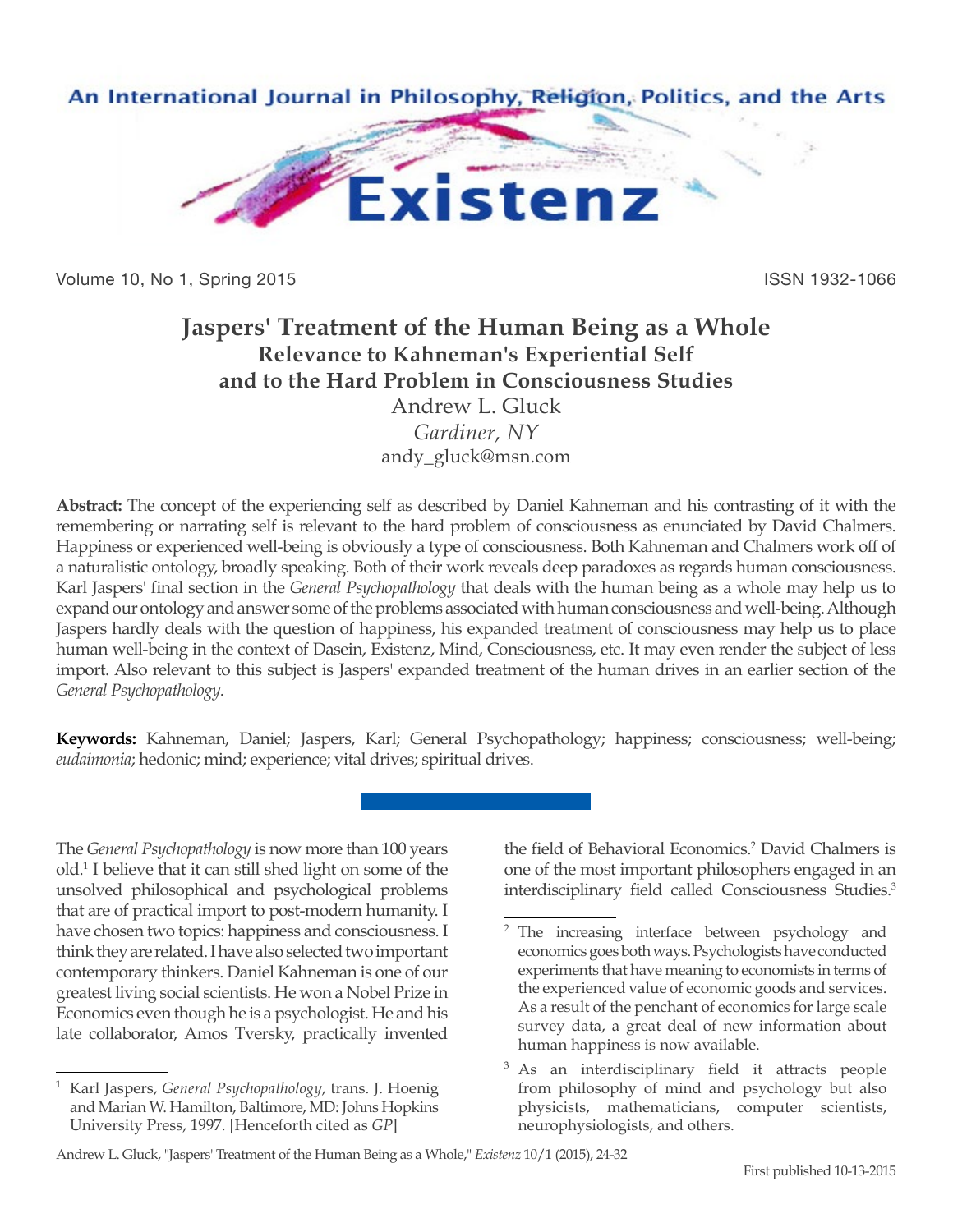I have chosen them because they address some of the concerns of Karl Jaspers in the final section of the *GP* entitled "The Human Being as a Whole." Unlike some other contemporary theorists who tend to be reductionist, those two thinkers are both passionately interested in the inner life. Yet, I believe they go somewhat astray because of their limiting orientations, which are radically different from those of Jaspers. I believe that their meta-narratives regarding the inner life lack the spiritual and philosophical depth that Jaspers brought to the subject.

Some, however, say that Jaspers is speculative and does not stick to the facts but is carried away by the tradition of German metaphysics. Although among his German contemporaries he might be among the least susceptible to that, it carries weight in the context of Anglo-American Empiricism and this is something that we do need to keep in mind. Among Continental philosophers Jaspers is somewhat of an exception. But it can be fairly stated that Jaspers was quite concerned with a careful examination of facts that can be observed inter-subjectively. Thus, a comparison of his thinking with that of Kahneman and Chalmers is appropriate. They might indeed have something to say to one another in spite of disagreements about basic intuitions. At the very least, Jaspers anticipated many of their concerns even if he did not investigate them in the same depth.

## **Happiness**

Let us begin with happiness, something that many of us are concerned with. Charles de Gaulle is reputed to have said that happiness is for idiots. I think that Hegel said something similar regarding its unimportance to history.4 Aside from the judgment of history alluded to by Hegel it could also be said that pre-historical evolution (metaphorically speaking) cared nothing about the happiness of individuals; it was their reproductive success that mattered. But that very judgment presupposes that happiness is a subjective rather than an objective phenomenon and we have not yet determined what it actually is. Jaspers endorses

Nietzsche's statement that "every nature has its own philosophy, so has everyone who is unhappy, evil or exceptional" (*GP* 805). He seemed to be referring to "psychiatric tolerance" regarding those who are abnormal (including some unhappy people) by nature. For now, however, let us not concern ourselves with the subjectivity or objectivity of happiness and simply admit that this is a popular concern, not only of the average person or those in the Humanities but also for the Social Sciences. For example, Springer Verlag now publishes a *Journal of Happiness Studies*, there is also a branch of psychology called positive psychology with its *Journal of Positive Psychology*. Within that field of happiness studies there are two different camps. One claims to follow Aristotle in being mostly concerned with a normative view of human functioning or flourishing (eudemonic happiness).<sup>5</sup> The other is mostly concerned with subjective feelings of well-being that need not be justified by any philosophical or ethical theory (hedonic happiness) but are conceived to be both easily ascertainable and real. Kahneman is generally considered to be within the latter camp and Seligman within the former, though Kahneman has modified his views in recent years and Seligman always included pleasure as a necessary ingredient in the good life.

Kahneman has become well-known for distinguishing between different types of thinking. Regarding happiness, there are two types of cognitive activity. The one is our actual experience of living. It is the one we call upon when someone asks us how we are feeling now. Then there is the other kind of cognition that involves remembering the past and planning for the future. We all know that memories vary according to purposes. Interestingly, our memory of past events is often quite different not only from the events themselves but even from the way we remember ourselves feeling at the time of the event. Here is an example that Kahneman often gives about a vacation that went wonderfully until the very end. He knows (because he remembers) that he enjoyed the vacation

<sup>4</sup> See Wilhelm Friedrich Hegel, *Reason in History*, trans. Robert S. Hartman, New York, NY: Bobbs-Merrill Co. 1953, pp. 33-4: "But actually history is not the soil of happiness. The periods of happiness are blank pages in it….The world-historical individuals who have pursued such purposes have satisfied themselves, it is true, but they did not want to be happy."

<sup>&</sup>lt;sup>5</sup> I have deliberately spelled the word "eudemonic" due to its use in contemporary happiness literature, where it is typically spelled that way. This "happiness literature" is more psychological and social scientific than philosophical. For example, see Christopher Peterson, Nansook Park, and Martin Seligman, "Orientations to Happiness and Life Satisfaction: The Full Life versus the Empty Life," *Journal of Happiness Studies* 6/1 (2005) 25-41, for the use of the spelling "eudemonia."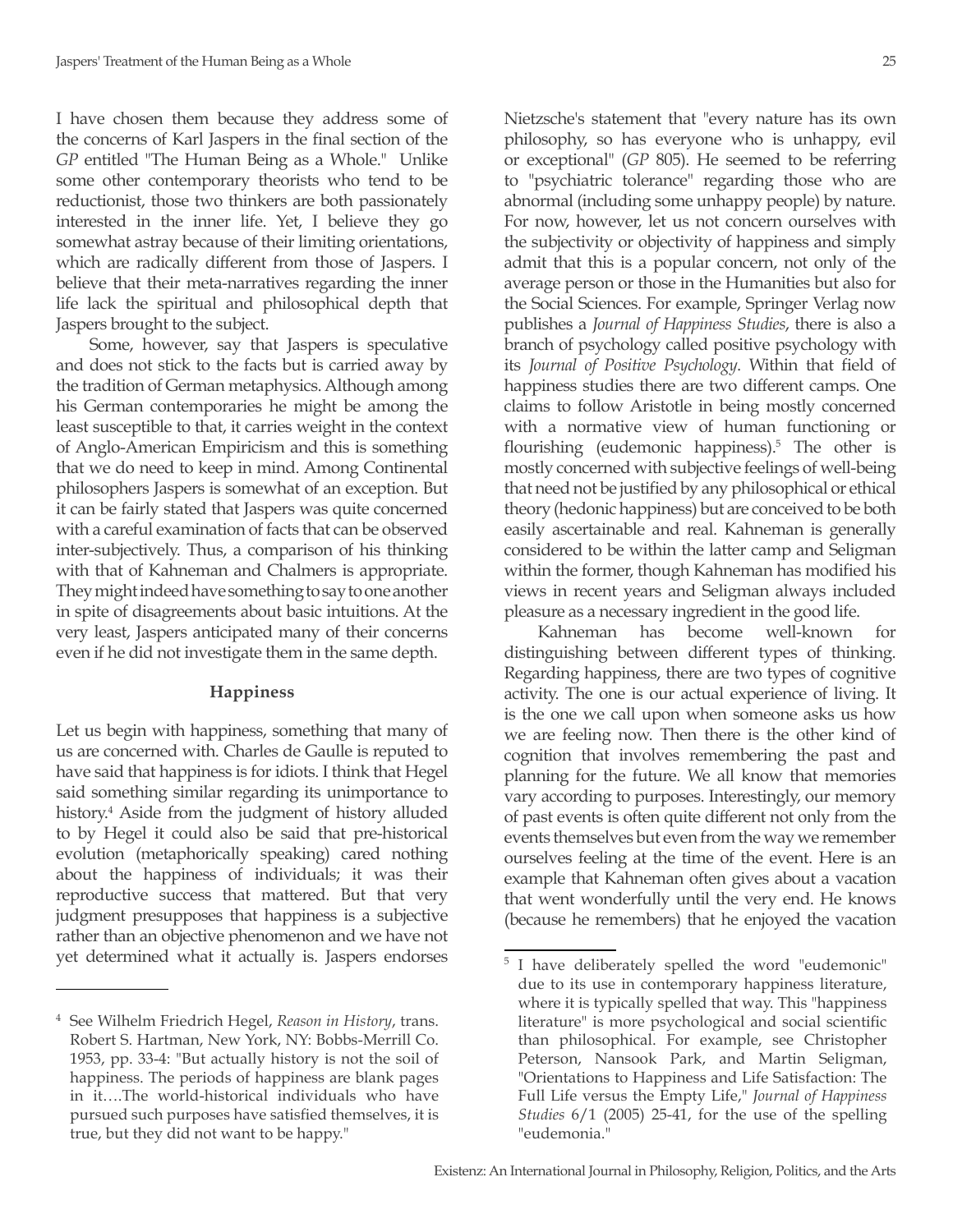for most of its duration. But there was a very significant mishap on the return trip and whenever he thinks about that vacation it has a negative tinge to it. Perhaps an even better example is the following: Imagine that you are listening to a brilliantly performed piece of music, enjoying it very much and at the end the violinist produces a horrendous screeching sound. The whole thing is ruined! Why is this? According to Kahneman, we are hardwired to desire good endings. The rest of the narrative is unimportant because the individuals who survived the rigors of evolutionary competition were not those who enjoyed smelling the flowers but those who escaped from danger. They were concerned more with outcomes than with experiences.<sup>6</sup> This makes a lot of sense but by following it we might never get to enjoy our lives. It is an example of inaccurate (perhaps even illogical) thinking that is heuristically sound and practical. All is well that ends well, and if it does not end well it may just as well not have happened! That may be corroborated by evolutionary theory but Kahneman and his associates have found independent empirical methods of proving it by asking subjects to record their actual experiences from moment to moment and then compare those ratings with the more retrospective ones after the events have been concluded.7

Kahneman uses the phrase "experiencing self" to describe a self that lives its life. Consider the following experiment: The subjects' hands are held under 14º centigrade water for 60 seconds. The same subjects are also held under 14º centigrade water for 60 seconds but then the water was gradually raised to a slightly more tolerable 15º for another 30 seconds. From an objective or logical perspective the second trial involves more pain but the subjects still preferred it to the objectively less painful original trial. What is going on here? The feeling of relief is more important to these subjects than the duration of pain. Are those subjects really experiencing more pain in the first trial and if so do we mean by "experience" a conscious awareness and not merely a physical registering of the amount and duration of the painful stimulus? And if the former is the case, do we then need some more qualitative measure of happiness

rather than the quantitative method of Kahneman? He actually goes a long way in his studies in utility toward such a qualitative account but still attempts to integrate it into a quantitative model. For example, Kahneman recognizes that the order of experiences matters a lot. An individual who first wins \$1,000 and later wins \$1,000,000 in the lottery will have higher utility than if the reverse is true even though the arithmetic total is the same. One who wins a million dollars might have to win \$100,000 in a subsequent lottery in order to even equal the total utility of the former example (*LT* 293). This tendency to discount what one considers inferior gains is intuitive but it is somewhat less obvious that later interpretations of prior events might lead to far reaching consequences in terms of happiness. In fact, this notion seems to conflict with Kahneman's concept of experience of life. Perhaps a person with an ascetic philosophy who does not pursue pleasurable experiences could actually be happier (in the sense of satisfaction or delight) than one who takes advantages of fortuitous events in order to obtain those pleasurable experiences.<sup>8</sup> Yet there does not seem to be room for that in a quantitative utility methodology because that methodology requires some stable units that are not subject to interpretive modification, generally called utility. For example, while Kahneman admits that the order of events give rise to different utilities he still insists that the utilities themselves are separable, time neutral and therefore commensurable or additive (*LT* 292-3). This seems to deny the possibility that a person could legitimately discount her own pleasurable experiences themselves as of no ultimate value.<sup>9</sup>

<sup>6</sup> There is some empirical evidence to the contrary, see footnote 17.

<sup>&</sup>lt;sup>7</sup> See Daniel Kahneman and Jason Riis, "Living, and Thinking About It: Two Perspectives on Life," in *The Science of Well-Being*, eds. Felicia A. Huppert, Nick Baylis, and Barry Keverne, Oxford, New York: Oxford University Press 2005, pp. 285-306. [Henceforth cited as *LT*]

<sup>8</sup> I am not denying that happiness is experiential but only attempting to differentiate it from what is usually called enjoyment. Recent psychological studies suggest that the reason for the normally unpleasant upheaval in adolescence is the striving for new experiences. See Laurence D. Steinberg, *Age of Opportunity: Lessons from the New Science of Adolescence*, Boston, MA: Houghton Mifflin Harcourt, 2013. Steinberg explains the adolescent thirst for experience by reference to brain plasticity. On the other hand, older adults less open to new experience often report greater happiness.

Part of the problem here regards a conceptualization of time in terms of quantitatively additive moments of equal value. This is obvious in the experiment regarding holding one's hands in cold water for various durations of time. While it may seem utterly absurd to endure additional pain in order to experience some relief in terms of a bookkeeping metaphor of duration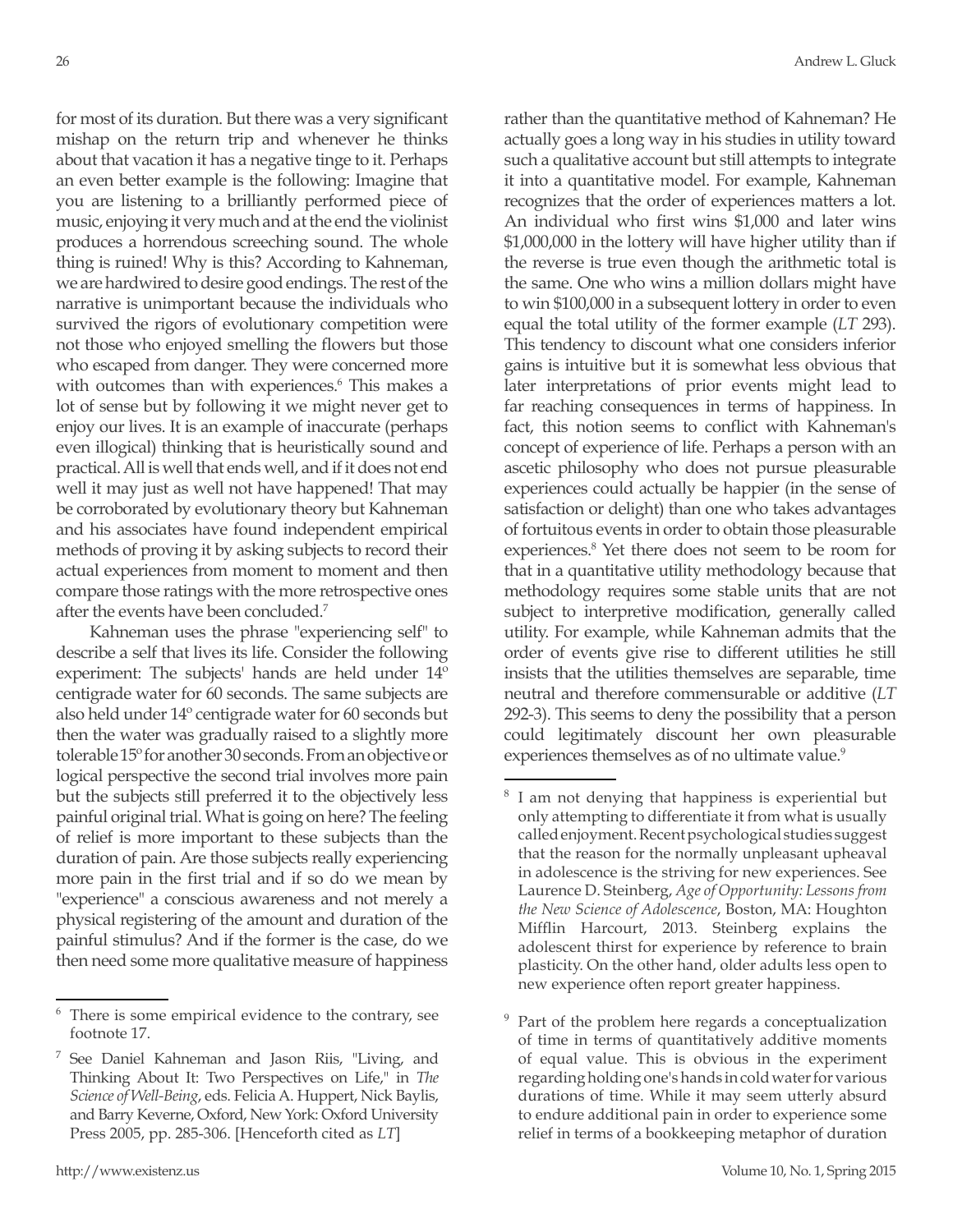I would also like to suggest that much of the time our registering of such fortuitous stimuli are somewhat below the threshold of consciousness and that moment to moment awareness is not to be equated with a fully conscious life experience. Some of us (like Kahneman himself) do sometimes remember that our actual conscious experience contradicted our present narrative. But how does he know that the moment to moment experience is more valid than the retrospective account? We are dealing here not with memory so much as with evaluation and there is also an element of will in all of this that has not yet been adequately discussed.

Kahneman's notion of experience might not be adequate, but I agree with him that the experiential self is a victim of one's story-telling self. The question that has not been answered, however, is whether this ought to be. Kahneman has recently reworked his position to include a greater appreciation of life narratives as something of independent value and validity and not simply distorted recreations of life experiences (*LT* 289).

Studies in hypnosis confirm the fact that our most intimately conscious experiences can be blocked from our access. A hypnotized person might lose access to pain. Now, it is sometimes believed that nothing can be more conscious than pain so we are not even clear about what we mean by pain. Is the hypnotized individual in pain or not? Despite the fact that the hypnotized subjects continue to show many of the objective signs of being in pain (increase in heart rate and blood pressure), they deny being in pain.<sup>10</sup> An individual suffering from blindsight may be able to sense a ball thrown at her and catch it but will then deny having seen it. One can perhaps infer from these examples that a person might well block access to her experiences of happiness as well. After all, happiness is something that we are less sure about than pain or visual sensation and might be easier to mistake for something else. For example, some people conflate satisfaction with happiness though people can be persuaded to be satisfied with little in the way of subjective experience or objective well-being.

Yet (considering the teachings of Victor Frankl) that kind of deprived life could be quite meaningful.

So perhaps positive experience of the present is not what life is about. Those who are deprived of their past, such as Alzheimer's patients, are also deprived in a sense of their lives even when they are still able to experience the present. If happiness is about interpretation and has little to do with experience, our memory of the past and our planning for the future might very well constitute our authentic existence as human beings. It may even be that the suffering of the sort occasioned by remembrance and planning is part of authentic human existence but such suffering may only be meaningful in a worldview that stresses the inherent goodness of life. It has been noted by psychological researchers (utilizing Kahneman's paradigm of the experiencing self and remembering self) that people in the West tend to think that life is basically good whereas in the East it is often thought that life is good and bad.<sup>11</sup> The former attitude tends to lead to greater expectations and therefore the need to justify suffering. This brings us to the more general subject of consciousness.

Some view consciousness as raw experience devoid of interpretation. This perhaps has been the standard psychological account. But others argue that other sentient animals are not conscious the way people are because they lack understanding of duration of time, the future, personal identity, etc. and all of those things are interpretative to an extent. Hence, consciousness is perhaps dependent upon narrative even though it is generally believed to be more than a narrative, as meditative practice enables a person to see through one's own narrative.

### **Consciousness**

Happiness is often considered a kind of consciousness, as is experienced unhappiness. Perhaps an expectation of happiness almost inevitably brings forth unhappiness. But there is also a relationship between the paradox of happiness and another evolutionary paradox. Metaphorically speaking, evolution appears to care nothing about experiential happiness but mostly about reproduction and survival. In this context, consciousness in general seems unnecessary and perhaps even dangerous. A physical creature without

of time, it is not absurd from a more qualitative perspective involving hope, meaning of life, meaning of suffering, and so on.

<sup>10</sup> See Ned Block, "On a Confusion about a Function of Consciousness," in *The Nature of Consciousness: Philosophical Debates*, eds. Ned Block, Owen Flanagan, and Güven Güzeldere, Cambridge, MA: MIT Press 1998, pp. 375-416, here pp. 405-6.

<sup>&</sup>lt;sup>11</sup> See Shigehiro Oishi, "The Experiencing and Remembering of Well-Being," *Personality and Social Psychology Bulletin*, 28/10 (2002), 1398-1406.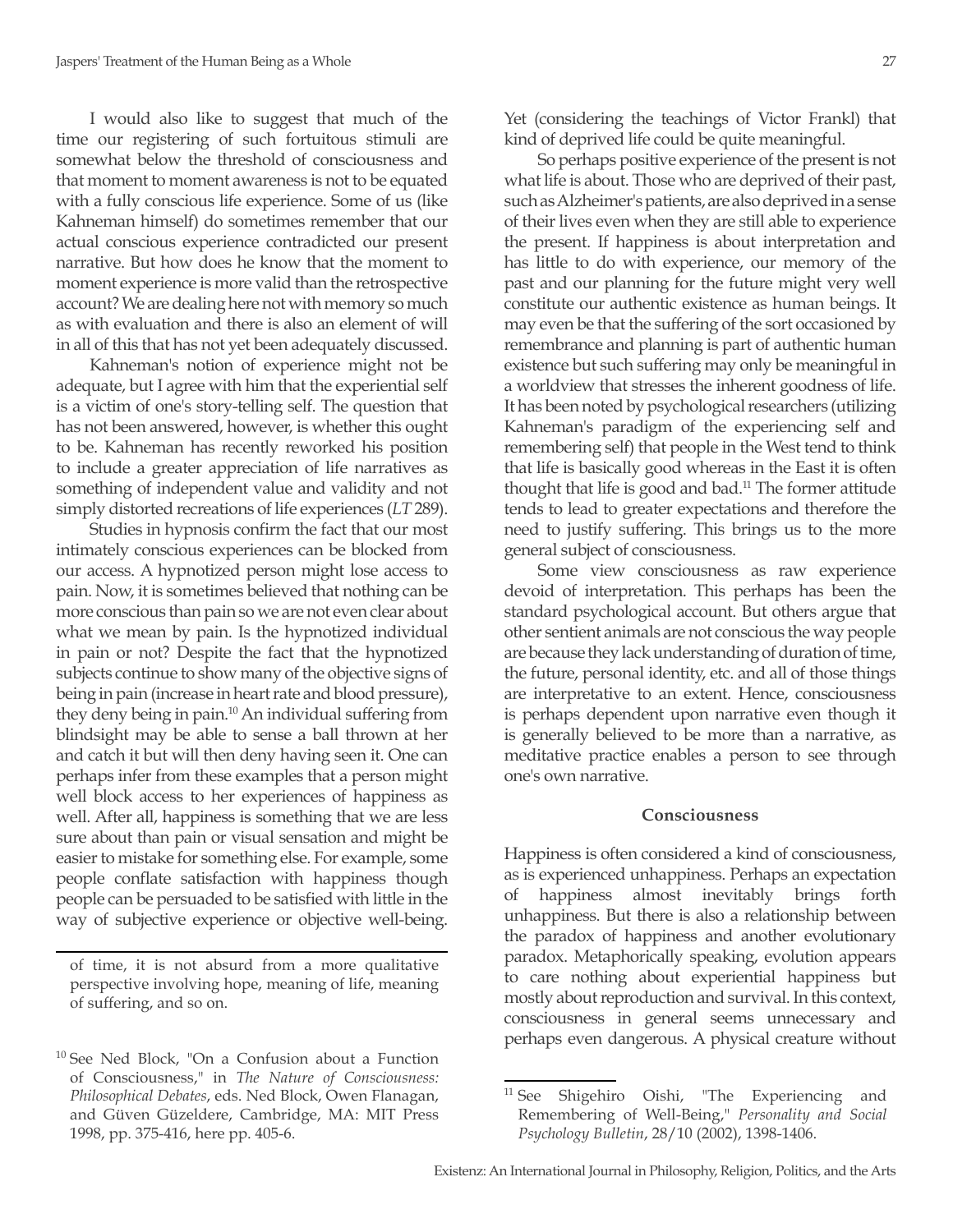all of that troublesome, uneconomical but vivid inner life would certainly be more adept to perform the adaptive actions needed without all of that experiential stuff. Scholars of consciousness studies have assumed that consciousness must confer some sort of adaptive advantage. Allegedly, it allows us to plan ahead, profit from our mistakes, fine tune our responses, and so on. But David Chalmers insists that there is no contradiction in imagining an exact replica of a conscious human being who can do all of those things but without that inner experience—he calls them zombies. Over a long enough period of evolutionary time they should have arisen and beaten us out in the competitive adaptive evolutionary game simply by virtue of their more efficient design. And yet, there are no zombies! His critics consider the whole idea of zombies to be absurd. Since they seem to be logically possible, this might place the burden of proof on those who maintain that they are in some other sense impossible. And if they are not impossible, then the fact that they do not exist should tell us something about reality.

Chalmers has figured out a way of integrating non-material properties into what is still basically a naturalistic metaphysics.12 This is no mean accomplishment! While the fullest exposition of Chalmers' views are in his 1996 book, he discusses them succinctly at the first consciousness conference in Tucson, Arizona in 1994. He distinguishes between easy problems and hard problems. The former include explaining the following:

The ability to discriminate, categorize, and react to environmental stimuli;

The integration of information by a cognitive system; The reportability of mental states;

The ability of a system to access its own internal states; The focus of attention;

The deliberate control of behavior;

The difference between wakefulness and sleep.<sup>13</sup>

As it turns out, however, there is really only one hard problem.

The really hard problem of consciousness is the problem of experience. When we think and perceive, there is a whir of information processing, but there is also a subjective aspect. As Nagel (1974) has put it, there is something it is like to be a conscious organism. [*PC* 6-7]14

Chalmers goes on to ask: "Why should physical processing give rise to a rich inner life at all" (*PC* 17)? This is the truly hard problem. He then argues that all of the attempts to explain this have really turned out to be explanations of the aforementioned easy problems. We have been victims of a bait and switch (*PC* 20).

Really effective zombies would appear to be conscious. They would express fear, anger, love, understanding, etc., because those theatrical performances have adaptive value in human society, at least in societies populated by non-zombies.

Chalmers assumes that consciousness is real and argues that since evolution cannot explain its occurrence, it must be one of the basic constituent aspects of reality, just like time and space. Chalmers assumes fundamental laws, and, as in any fundamental theory, it will not "tell us why there is experience in the first place." After all, "nothing in physics tells us why there is matter in the first place" (*PC* 17). The following quotation will expose how his views are much more aligned with science than they are with the humanities or religion.

A fourth motivation to avoid dualism, for many, has arisen from various spiritualistic, religious, supernatural, and other antiscientific overtones of the view.…On the view I advocate, consciousness is governed by natural law, and there may eventually be a reasonable scientific theory of it. There is no a priori principle that says that all natural laws will be physical laws; to deny materialism is not to deny naturalism. A naturalistic dualism…does not invoke the forces of darkness. [*CM* 170]

## Furthermore,

a theory of consciousness will have more in common with a theory in physics than a theory in biology. Biological theories involve no principles that are fundamental in this way, so biological theory has a certain complexity and messiness to it; but theories in physics, insofar as they deal with fundamental principles, aspire to simplicity and elegance. [*PC* 18]

One could question whether consciousness is quite

<sup>12</sup> David J. Chalmers, *The Conscious Mind: In Search of a Fundamental Theory*, Oxford: Oxford University Press, 1996. [Henceforth cited as *CM*]

 $13$  Chalmers, David, "Facing Up to the Problem of Consciousness," in *Toward a Science of Consciousness: The First Tucson Discussions and Debates*, eds. Stuart R. Hameroff, Alfred W. Kaszniak, and Alwyn C. Scott, Cambridge, MA: MIT Press 1996, pp. 5-28, here p. 6. [Henceforth cited as *PC*]

<sup>14</sup> Chalmers refers to Thomas Nagel, "What Is It Like to Be a Bat?", *The Philosophical Review* 83/4 (1974), 435-450.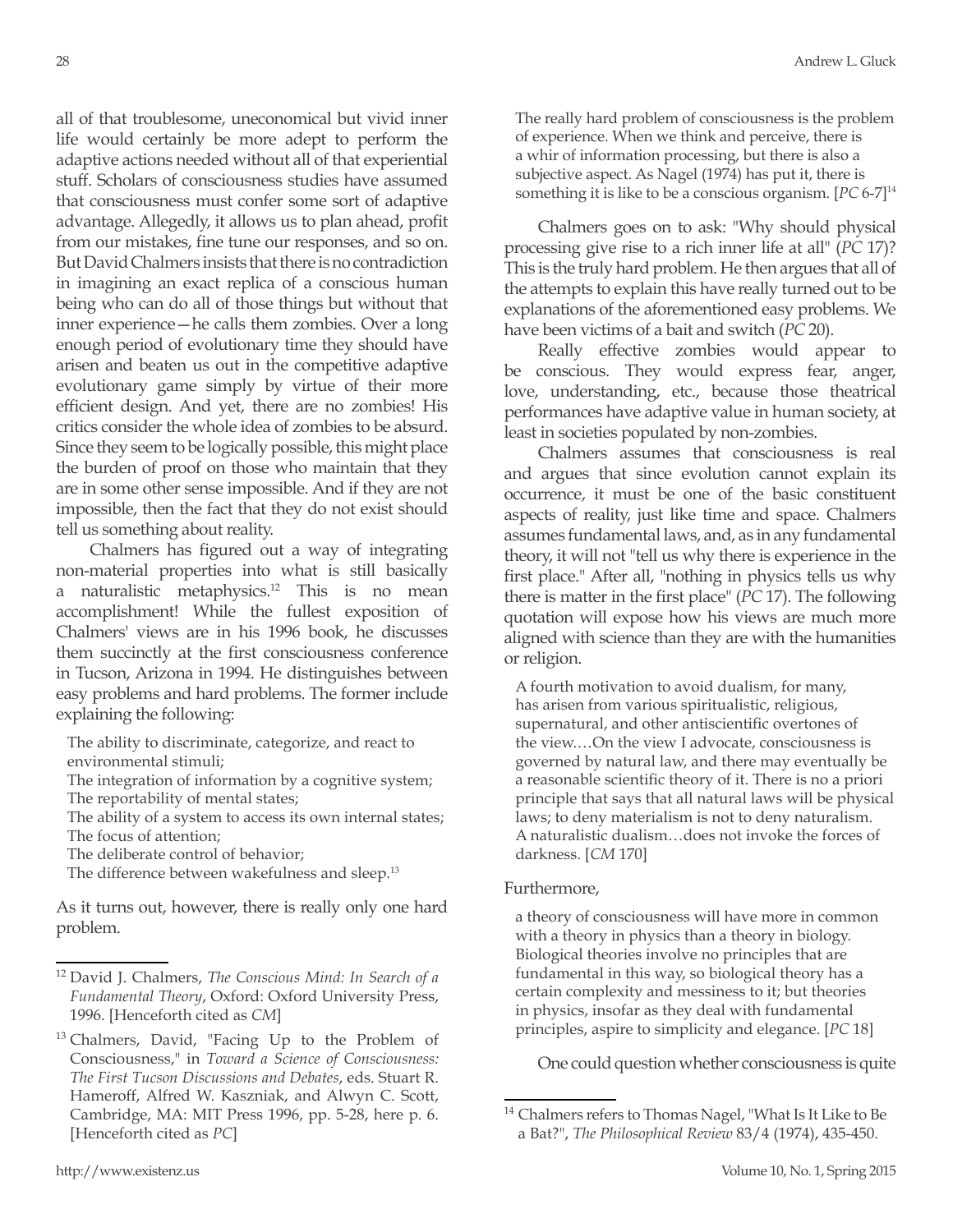as deeply imbedded in natural reality as Chalmers thinks. In fact, useless things do endure for rather long periods of time; Steven Jay Gould called them spandrels. But we could say that Chalmers' explanation is quite plausible under certain naturalistic assumptions.

# **Karl Jaspers on Consciousness and Being**

Jaspers' treatment of the human being as a whole at the end of *GP* is so profound that I can hardly do justice to it but I will attempt to use it to illuminate some of the issues that we have been discussing. He explains, "To the empirical statements of the first five parts we now add a sixth and final part. It does not increase our knowledge but in it we reflect upon some fundamental philosophical questions" (*GP* 747).

At times Jaspers calls such understanding that is not knowledge faith and on at least one occasion he calls it pre-knowledge. I think it is not what most people mean by faith but from the standpoint of the history of religious ideas it is relevant to it. It is not a set of beliefs provided by organized religions but it may be the wellspring of those beliefs.

The fact that man senses this finiteness everywhere and cannot be satisfied with any of it points to a hidden possibility in his nature.…If he had no preknowledge of the unknowable he would lack urge to enquire. But *he seeks after Being itself, after the Infinite and the Other*. Only this can give him satisfaction…The finiteness of man finds rest in this faith in the Being of God. [*GP* 763-4]

Jaspers has a number of important things to say in this section even if he would not classify them as knowledge. First of all, his notion of the human being as that which encompasses.

Kant grasped that the World is not object but idea and that which we know is always *in* the World but never *the* World. This World and Transcendence encompasses us in a reality that is independent of us.…But when our own Being is that which encompasses, this bears a different meaning:

1. We are *human existence* (Dasein): that is, we are life in a world as with everything alive. That which encompasses all living things becomes objectified in the products of that life yet… life itself is never exhausted in these products but remains that which encompasses whence everything emerges…

2. We are *consciousness in general*, that is, we partake in the generally valid which through the division of Being into subject and object allows all objectivity to be known formally to the subject. Only what enters into this general consciousness becomes Being for us. We ourselves are that which encompasses, within which everything that is, can be thought, known, recognized, touched upon or listened to in objective form.

3. We are *Mind*, that is we are always being led by ideas to a complex unity of meaningful connections within ourselves and within all that we have produced, achieved and thought. [*GP* 759-60]

Jaspers' perspective on consciousness is rather remote from those of the authors discussed above. Nonetheless, his perspective is relevant and reveals a restriction in the range of their thinking. That is not necessarily a bad thing, especially in science where such restriction allows for universality. It may be more of a problem in philosophy, where more fundamental questions are asked. This will become apparent in the following discussion of how most of Jaspers' modes of being are not included in their writings.

# **Relevance to the Previous Discussion**

Of those three modes of being, Chalmers and Kahneman only really give credence to the first. We saw how Chalmers takes a decisive step away from that bias but I think his views still lack the concept of an encompassing other than the physical world (albeit containing non-physical properties). That restriction in the very horizon within which human reality appears is significant. It might mean that ideas as well as consciousness can only be considered real to the extent that they supervene on physical reality.

When non-material properties might be allowed into our metaphysics (as with Chalmers), there is still a tendency to think that the human being is only authentic when she seriously acknowledges the physical world that encompasses us. This is where wellbeing (or happiness) enters in, even if Jaspers does not explicitly discuss it. For example in the aforementioned hypnotic studies, there is a prevalent belief that the denial of pain when the neuro-physiological correlates of pain clearly exist is somehow inauthentic. In the same way, Kahneman assumes that his denying that the vacation was good is inauthentic. But if we consider the individual human being to be an encompassing, all of those assumptions are called into question. The most obvious question is whether one's considered judgment of an event after it is over might be in some sense superior to what one was experiencing while it happened.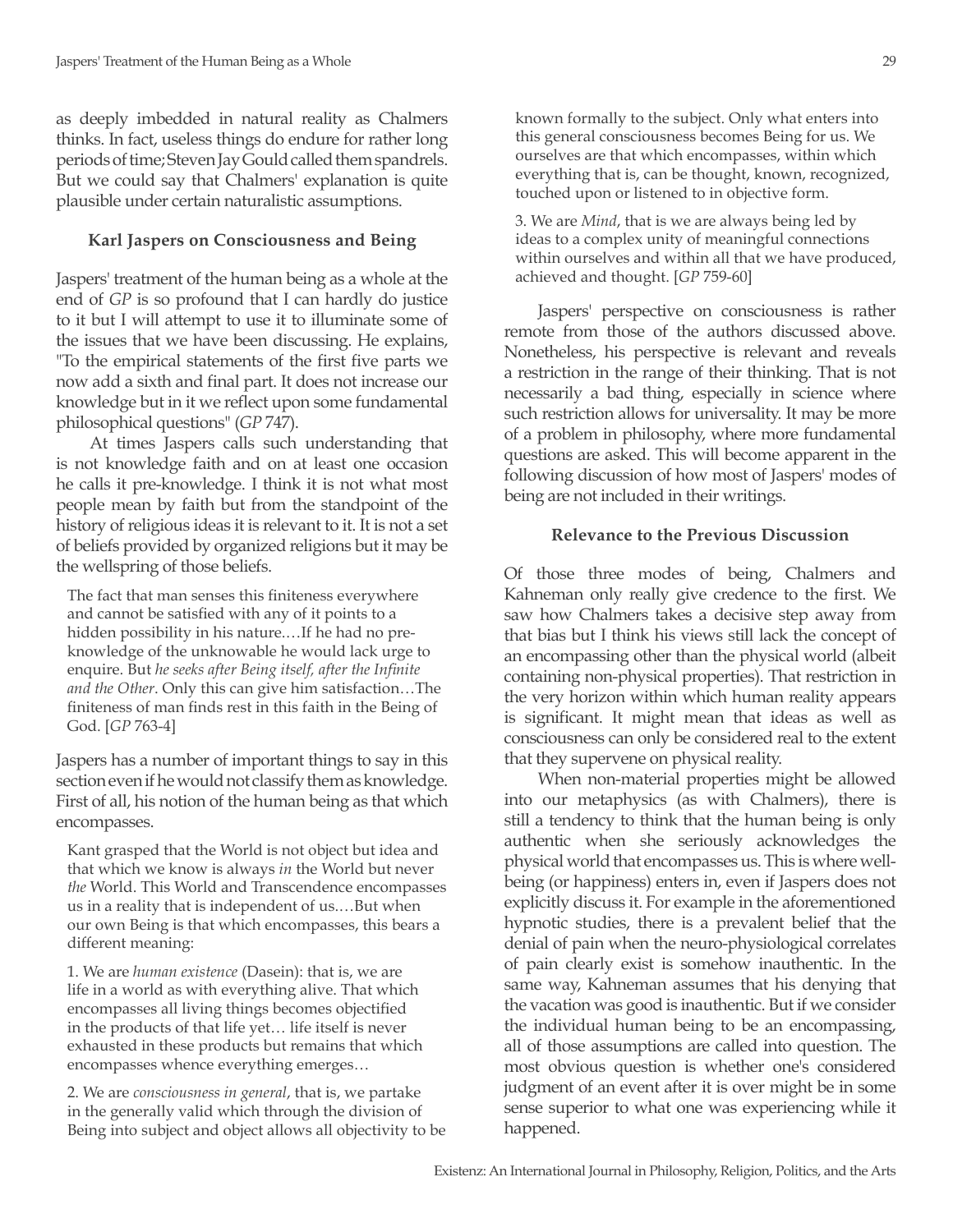## **Jaspers' Basic Methodological Considerations**

Jaspers is not nearly as taken with physics as Chalmers is. A glance at the general index of the *GP* reveals no references for physics but many for biology. Jaspers was a physician and biology was of great importance to him but his interest may have gone beyond that understandable preference. In an earlier section devoted to causal connections, he declares that causal relations in general and also in biological systems do not "run only one way, but take reciprocal effect; they extend in this circular fashion so that they either build life up or as 'circuli vitiosi' foster a process of destruction" (*GP* 454). While Chalmers asserted that there are no fundamental principles in biology, Jaspers finds something in living organisms that is fundamental. What he focusses on is the integrity of the particular organism, which in human beings is enlarged even more into not only a biological disposition but a more mysterious existential will.

## **Existenz**

Jaspers was both, scientist and philosopher. For him, despite his indebtedness to science, there is something deeply individual and experiential about the human reality that might reflect something about the nature of Being itself. Perhaps nowhere is this more evident than in his essay on Leonardo where he writes the following:

The objection has been raised that knowledge and vision are two different things, that to see is not to know, that clear form is a question of aesthetic judgment and not a scientific finding. This is not so. In all morphology the draftsman works under the guidance of the scientist, the scientist himself works as a draftsman. This visualization, to be sure, cannot discover any natural law requiring measurement, experiment, formula. But it opens up a characteristic field of knowledge, which is first discerned in the image, though like all science it requires language for explanation.<sup>15</sup>

So the beginning of knowledge is in a vision of things and not perplexed testing and experimentation. Those latter phenomena come later on and eventually produce laws and formulas. But in the beginning comes the ability to see or understand the nature of what one is studying. Therefore, how we view something is not simply a reflection of our ability to test it empirically but is the starting point of empirical investigation.

Jaspers issues the following prescient warning regarding existentialist psychology, one which uses a demonological term rather uncharacteristic of him in order to express his utter fear of a misuse of the science of psychology as a means of obtaining a false understanding of the human reality.

Those authors who apply this ontology in their psychopathology seem to me to be in constant contact with philosophical essentials but to be treating them as if they were something objective, known and discovered…I miss any decisive reaction to ideas and methods which in a philosophical sense conceal, destroy and indeed exclude human life; in short, any reaction to the "devil" in psychology. [*TE* 777]

#### **Jaspers' Psychology of Human Drives**

Jaspers' philosophical views regarding the human reality both inform and are informed by his psychological views regarding the complexity and multifarious nature of the human drives. It is sometimes difficult to know where the psychology ends and philosophy begins. But in theory at least he made an effort to keep them distinct even while recognizing the value of philosophy to psychology, psychopathology and, indeed, to all of the sciences. I will provide this material from a completely different section of the *GP* that deals less with philosophical foundations yet clearly reflects existential philosophical understanding, as he classifies three levels of drives.

*Group 1. Somatic, sensory drives*. Sexual drive, hunger, thirst—need for sleep, drive for activity—pleasure in sucking, in taking food, in anal and urethral excretion.

In this group the basic polarity is that of *need* and *satisfaction*. All the drives have some bodily correlate. The drives are positive only with no other positive drive opposing. The negative would be disgust or aversion.

*Group 2. Vital drives*. They have no definite localization in the body but are directed out towards human existence as a whole. They are:

*(a) Vital drives for existence*. The will to power—will to submit; the urge to self-assertion—urge to surrender; self-will – social drive (herd instinct); courage—fear (aggressive anger—retreat for help); self-importance—urge to humility; love—hate.

In this group the drives fall into pairs, each drive with its counter-drive. The *preservation*

<sup>15</sup> Karl Jaspers, *Three Essays: Leonardo, Descartes, Max Weber*, trans. Ralph Manheim, New York: Harcourt, Brace & World 1964, p.15. [Henceforth cited as *TE*]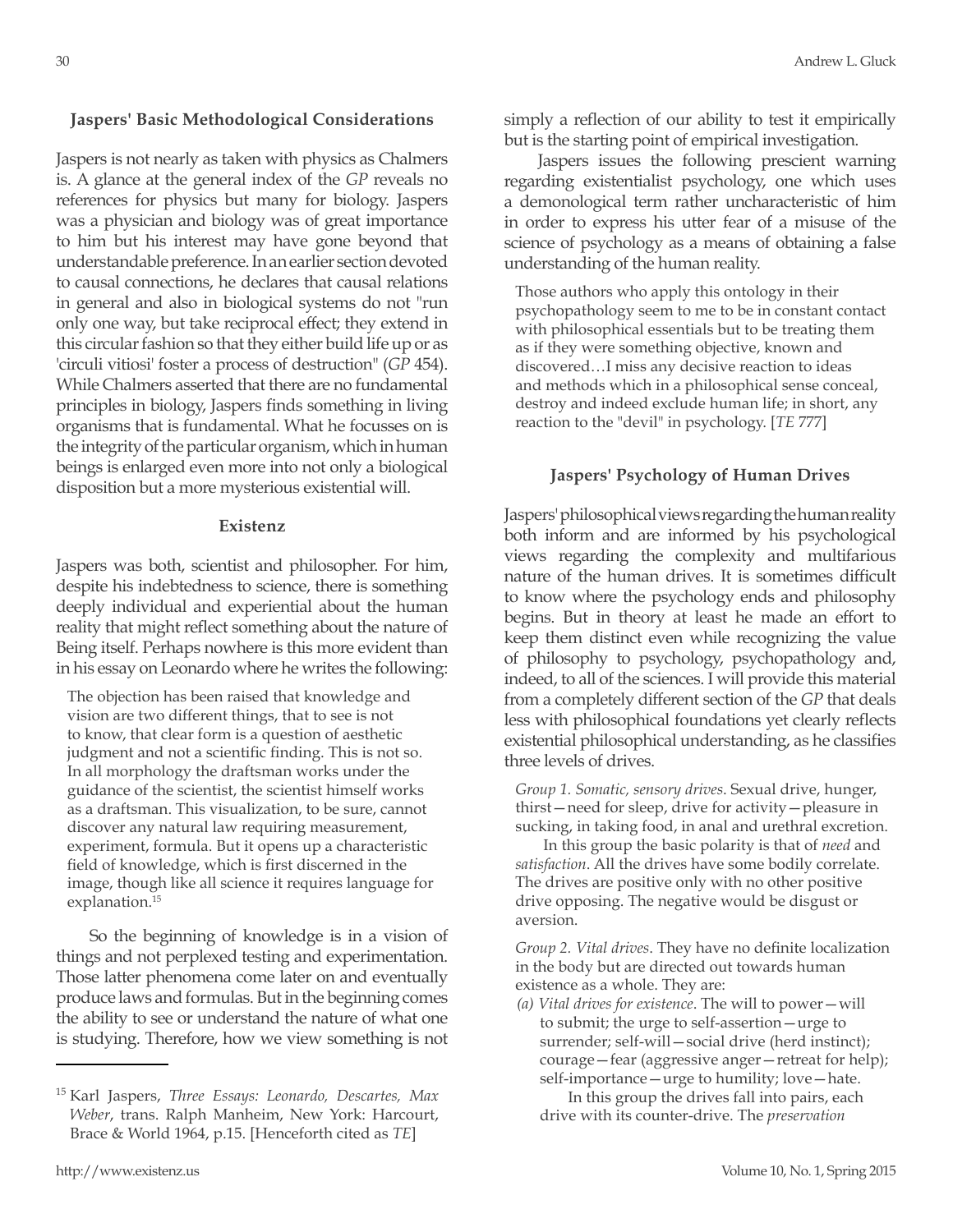and *intensification of life* seems to be of objective significance in them but only at the price of conflict which makes at any time the exact opposite possible—the destruction of life, whether of oneself or another and ultimately perhaps the urge for universal destruction…

*(b) Vital psychic drives*. Curiosity, protection of the young, the drive to wander, to find ease and comfort, the will to possess.

In this group the drives are defined by their particular content at any time.

*(c) Vital creative drives*. The urge to express, to demonstrate, make tools, work and create.

*Group 3. Drives of the human spirit*. Drives to comprehend and give oneself to a state of being which manifests itself as an experience of absolute values, whether religious, aesthetic, ethical or pertaining to truth. Philosophy undertakes to examine this world of values and clarify it independently from subjective psychological experience. It is a psychological fact that there is a basic experience of this sort, qualitatively different from that of the two previous groups and extremely complex and rich and derived from dedication to these values. It is an instinctive longing for them when they are absent and a sense of delight incomparable to any other pleasure when the longing is fulfilled.…Although as a group these drives may sometimes recede to vanishing point they are never quite absent in any man.

The common factor in this group is the *drive for immortality*, not in terms of temporal duration but in the sense of participating in some temporal form in a pattern of Being that cuts across Time. [*GP* 319-20]

Jaspers' understanding of drives may constitute a foundation for current normative or even prescriptive discussions regarding happiness, since much of the psychological literature fails to ask fundamental questions regarding the distinctions between statistical norms and value norms and between satisfaction and happiness. Such questions are essential for philosophical analysis even if answers are not readily forthcoming. They may seem to confuse things for psychology but ultimately such confusion needs to be dealt with, both for practical purposes as well as philosophical ones.

### **Back to Happiness**

Tolstoy famously said: "Happy families are all alike; every unhappy family is unhappy in its own way."16 Perhaps this is true but it does not tell us about individuals and their quest for fulfillment. Jaspers' treatment of the vital drives, not to mention the drives of the human spirit, suggest that at least some individuals are much more varied and possibly remote from the statistical norm but may be closer to what he calls a value norm.

Despite survey data to the contrary, some people may ultimately find happiness or fulfillment in their own very peculiar ways.17 Jaspers was one of the few thinkers to truly appreciate the individual in his or her uniqueness while never losing sight of the universal knowledge attained in science. While it is possible to break down human consciousness into atomistic elements and the same can be said of happiness, I am suspicious of such sciences. As Jaspers' study of Leonardo attests, it is the concrete individual as a unique and perceived being that is really the most important thing. In fact, that is also his characterization of the philosophy of Leonardo. Yet, in obvious contrast

<sup>16</sup> Leo Tolstoy, *Anna Karenina*, trans. Constance Garnett, New York: Random House 1965, p. 1.

<sup>&</sup>lt;sup>17</sup> Some of the empirical literature might seem to conflict with my claim. The weak point in much of it may be the working definition of happiness since we have already asserted that it is a very open-ended concept. See, for example, Ed Diener and Martin E. P. Seligman, "Very Happy People," *Psychological Science* 13/1 (January 2002), 81-84. The overall definition of happiness that was employed seems mildly eudemonic and not hedonic but it never actually defines what the good life is. One important result was that the very happy people were not dysfunctional in the sense of being cut off from either their own negative feelings or that of others. They were also significantly more extraverted, more agreeable, less neurotic and scored lower on psychopathology scales. Some of the findings conflict with other survey data. Using college students gets at basic personality factors rather than habits that have a longer-term effect on happiness. Later studies suggested delayed effects of more eudemonic motives and methods. See Veronika Huta and Richard Ryan, "Pursuing Pleasure or Virtue: The Differential and Overlapping Well-Being Benefits of Hedonic and Eudaimonic Motives," *Journal of Happiness Studies* 11/ 6 (2010),736-762, here p. 760. Most troubling of all the findings of Diener & Seligman is that: "The very happy group spent the least time alone and the most time socializing…(p. 82). Obviously that group didn't consist of great thinkers. The working definition of happiness here seems very close to life satisfaction and this is problematic. Yet this study may well get at natural propensity to be happy.